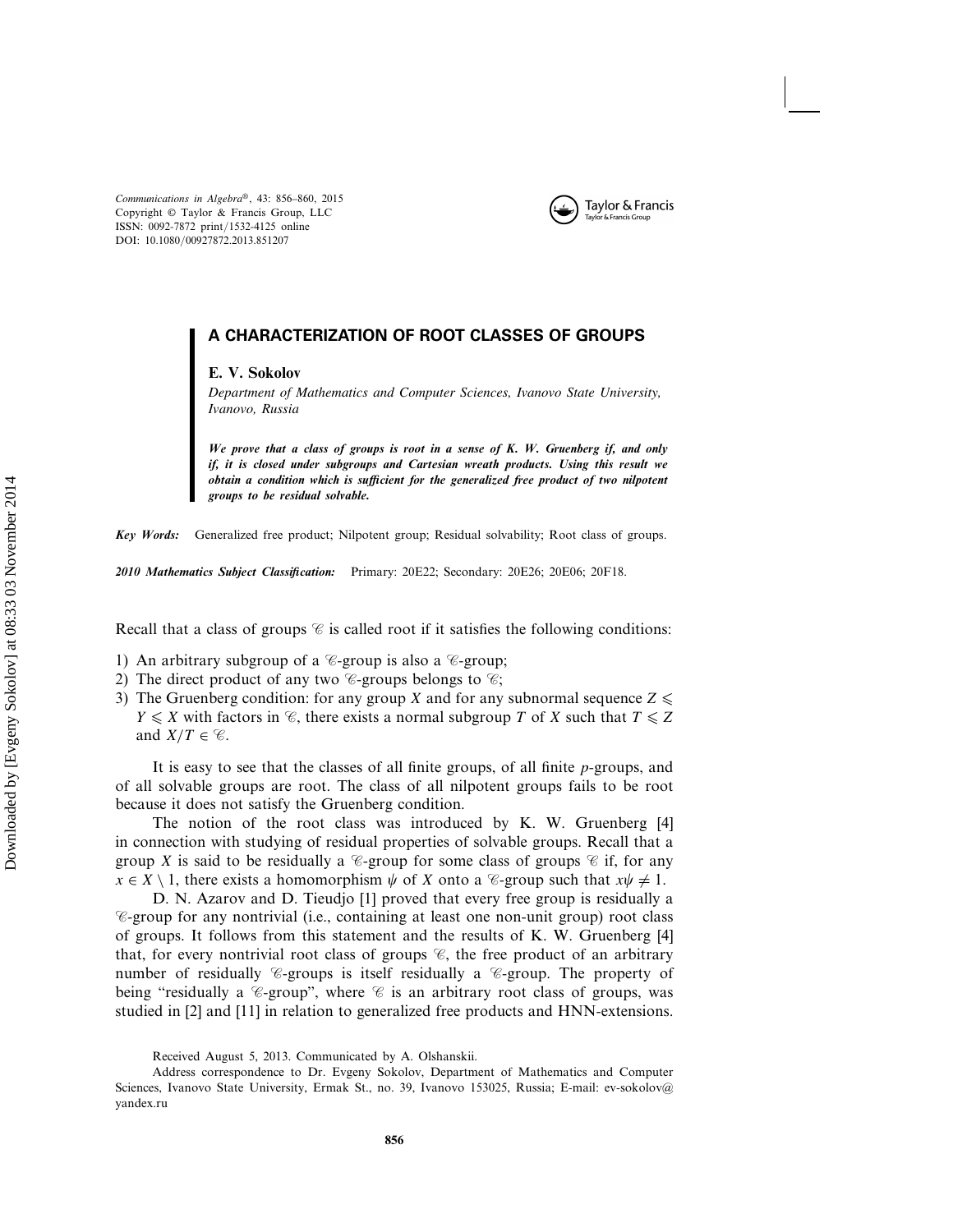The results of these papers show that many conditions known to be necessary or sufficient for a given group to be residually a  $\mathscr{C}$ -group for some concrete root class  $\mathscr C$  remain true as well in the case when  $\mathscr C$  is an arbitrary root class of groups.

The definition given by K. W. Gruenberg does not allow to describe all root classes of groups clearly. The main aim of this paper is to give another, more simple, characterization of root classes.

It is easy to see that the second condition in the definition of the root class follows from the first and the third and, thus, is excessive. As for the Gruenberg condition, it can be replaced by a more clear criterion as the next theorem shows.

Theorem 1. *Let be a class of groups closed under taking subgroups. Then the following statements are equivalent:*

- *1. satisfies the Gruenberg condition (and, hence, is root),*
- *2. is closed under Cartesian wreath products,*
- 3.  $\mathscr C$  *is closed under extensions and, for any two groups*  $X, Y \in \mathscr C$ *, contains the Cartesian product*  $\prod_{y \in Y} X_y$ *, where*  $X_y$  *is an isomorphic copy of*  $X$  *for every*  $y \in Y$ *.*

The next three statements follow immediately from Theorem 1.

Corollary 1 ([3]). *If a class of groups consists of the only finite groups, then it is root if, and only if, it is closed under subgroups and extensions.*

Corollary 2. *The intersection of any two root classes of groups is again a root class of groups.*

**Corollary 3.** If  $\mathcal{C}$  is a root class of groups, then the class  $\mathcal{C}_0$  of all torsion-free *-groups is root too.*

The theorem given below serves as an example of application of Theorem 1 to studying of residual properties of generalized free products of groups.

**Theorem 2.** Let  $\mathscr{C}$  be a nontrivial root class of groups closed under taking quotient *groups. Let also*

$$
G = \langle A * B; H = K, \varphi \rangle
$$

*be the free product of nilpotent*  $\mathscr{C}\text{-}grows A$  *and* B *with subgroups*  $H \leq A$  *and*  $K \leq B$ *amalgamated according to an isomorphism*  $\varphi : H \to K$ *. Suppose that* A *and* B *possess such central series*

$$
1 = A_0 \leq A_1 \leq \cdots \leq A_n = A,
$$
  

$$
1 = B_0 \leq B_1 \leq \cdots \leq B_n = B,
$$

*that*  $(A_i \cap H)\varphi = B_i \cap K$  *for every*  $i \in \{1, 2, ..., n\}$ . Then there exists a homomorphism *of* G *onto a solvable -group which is injective on* A *and* B*. In particular,* G *is residually a*  $\mathcal{CF}\text{-}group$ , where  $\mathcal{CF}$  is the class of all solvable  $\mathcal{C}\text{-}groups$ .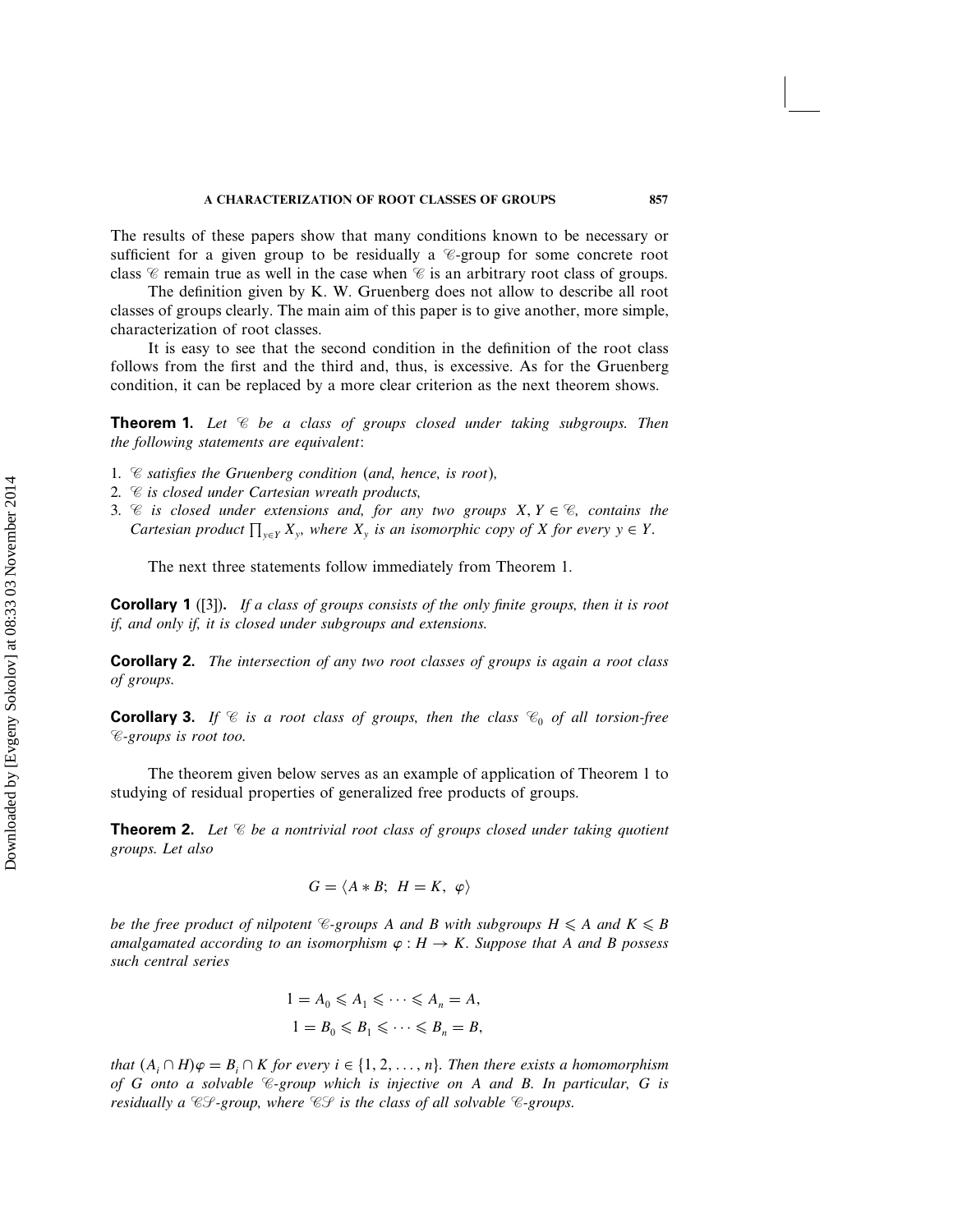### 858 SOKOLOV

We note that Theorem 2 strengthens and generalizes Theorem 8 from [6], which states that  $G$  is poly-(residually solvable), i.e., possesses a finite normal series with residually solvable factors.

**Proof of Theorem 1.** 1  $\Rightarrow$  2. Let X, Y be arbitrary  $\mathscr{C}$ -groups, and let B be the Cartesian product of isomorphic copies of X indexed by the elements of Y (i.e.,  $\hat{B}$  is the set of all functions mapping  $Y$  into  $X$  with the coordinate-wise multiplication). Let also  $W = X \wr Y$  be the Cartesian wreath product of X and Y. We need to show that  $W \in \mathcal{C}$ .

Recall that W is the set Y · B with the operation defined by the rule  $y_1b_1y_2b_2 =$  $y_1y_2b^{y_2}b_2$ , where  $b^{y_2} \in B$  is the function mapping y to  $y_2y$  for every  $y \in Y$ . From this definition it follows that *B* is normal in *W* and  $W/B \cong Y$ .

Let  $A = \{b \in B \mid b(1) = 1\}$ . Then A is normal in B and  $B/A \cong X$ . Since  $W/B \cong$ Y, then  $A \le B \le W$  is a subnormal sequence with  $\mathcal{C}$ -factors, and, by the Gruenberg condition, there exists a normal subgroup T of W such that  $T \leq A$  and  $W/T \in \mathcal{C}$ .

As  $T$  is normal in  $W$ , it is contained in the subgroup

$$
A^y = \{ b \in B \, | \, b(y) = 1 \}
$$

for any  $y \in Y$ . But  $\bigcap_{y \in Y} A^y = 1$ ; hence,  $T = 1$  and  $W \in \mathcal{C}$  as required.

2 ⇒ 3. Let *X*, *Y* be arbitrary *C*-groups,  $W = X \wr Y$ , and  $B = \prod_{y \in Y} X_y$ , where  $X_y$ is an isomorphic copy of X for every  $y \in Y$ . Then  $W \in \mathcal{C}, B \leq W$ , and  $B \in \mathcal{C}$  since  $\mathscr$  is closed under subgroups. Further, if Z is an extension of X by Y, then Z embeds in *W* [7] and, therefore, belongs to  $\mathscr{C}$ .

 $3 \Rightarrow 1$ . Let X be a group, and let  $Z \leq Y \leq X$  be a subnormal sequence with  $\mathscr{C}$ -factors. We put  $T = \bigcap_{s \in S} Z^s$ , where S is some system of all cosets representatives of  $Y$  in  $X$ , and show that  $T$  is required.

It is obvious that T is a normal subgroup of X lying in Z. The quotient group  $Y/T$  embeds in the Cartesian product P of the quotient groups  $Y/Z<sup>s</sup>$ ,  $s \in S$ , by the theorem of Remak. Each of groups  $Y/Z^s$  is isomorphic to the  $\mathcal{C}$ -group  $Y/Z$ . Therefore,  $P \in \mathcal{C}$ , and  $Y/T \in \mathcal{C}$  since  $\mathcal{C}$  is closed under subgroups. Thus,  $Y/T \in \mathcal{C}$ ,  $X/Y \in \mathcal{C}$ , and  $X/T \in \mathcal{C}$  because  $\mathcal{C}$  is closed under extensions.  $X/Y \in \mathcal{C}$ , and  $X/T \in \mathcal{C}$  because  $\mathcal{C}$  is closed under extensions.

**Proof of Theorem 2.** We will use an induction on  $n$ .

First of all, let us recall that  $G$  is the quotient group of the ordinary free product of A and B by the normal closure of the set  $\{h(h\varphi)^{-1} \mid h \in H\}$ . Taking in this definition the direct product of A and B instead of the free product  $A * B$ , we get the generalized direct product

$$
P = \langle A \times B; H = K, \varphi \rangle.
$$

It is well known (see, e.g., [8, Theorem 4.3]) that there exist canonical monomorphisms of A and B into G, and so A and B can be considered as subgroups of G. The same statement is true for P provided H and K lie in the centers of  $A$ and *B* respectively [10].

Thus, if  $n = 1$ , there exist natural inclusions  $\alpha : A \rightarrow P$  and  $\beta : B \rightarrow P$ . Since  $h\alpha = (h\varphi)\beta$  for any  $h \in H$ , these inclusions can be continued to a homomorphism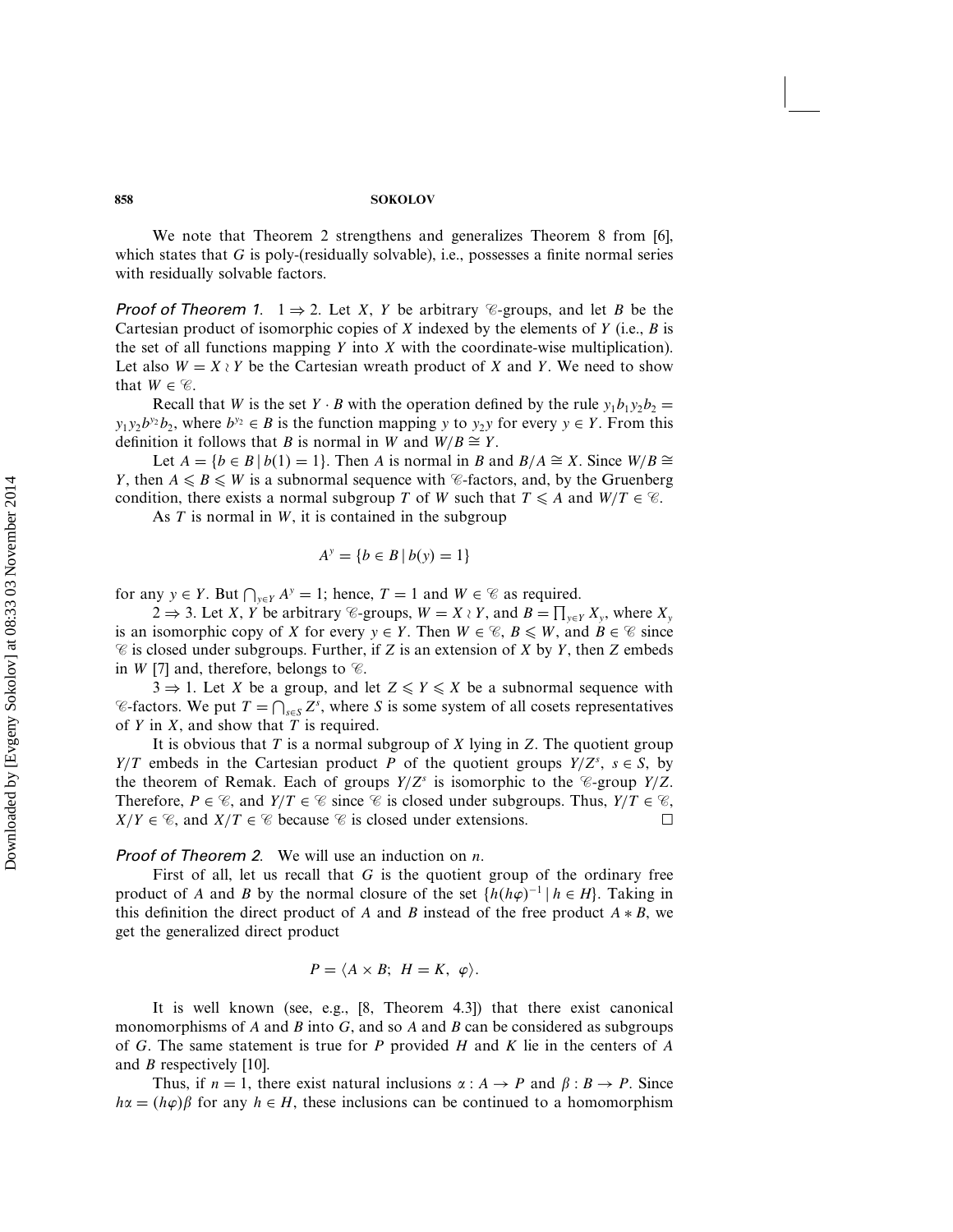of G onto P, and this homomorphism is required. Indeed,  $\mathscr{C}$  is a root class, hence  $A \times B \in \mathcal{C}$ . It remains to note that  $\mathcal{C}$  is closed under quotient groups and so  $P \in \mathcal{C}$ .

Let now  $n > 1$ , and let

$$
\bar{\varphi}: HA_1/A_1 \to KB_1/B_1
$$

be a map such that  $(hA_1)\bar{\varphi} = (h\varphi)B_1$  for every  $h \in H$ . It follows from the equality  $(A_1 \cap H)\varphi = B_1 \cap K$  that  $\bar{\varphi}$  is a correctly defined isomorphism of subgroups. Therefore, we can consider the generalized free product

$$
\overline{G}=\langle \overline{A}*\overline{B}; \ \overline{H}=\overline{K}, \ \overline{\varphi} \rangle,
$$

where  $\overline{A} = A/A_1$ ,  $\overline{B} = B/B_1$ ,  $\overline{H} = HA_1/A_1$ , and  $\overline{K} = KB_1/B_1$ .

Since  $\mathscr C$  is closed under quotient groups,  $A, B \in \mathscr C$ . It is easy to see also that the series

$$
1 = A_1/A_1 \leq A_2/A_1 \leq \cdots \leq A_n/A_1 = \overline{A},
$$
  

$$
1 = B_1/B_1 \leq B_2/B_1 \leq \cdots \leq B_n/B_1 = \overline{B}
$$

are  $\bar{\varphi}$ -compatible. Hence,  $\bar{G}$  satisfies the conditions of the theorem and, by induction hypothesis, there exists a homomorphism of this group onto a solvable  $\mathscr{C}$ -group Y which is injective on  $\overline{A}$  and  $\overline{B}$ .

Since  $\mathcal C$  is closed under subgroups,  $A_1, B_1 \in \mathcal C$ . Therefore, the group

$$
G_1 = \langle A_1 * B_1; H_1 = K_1, \varphi_1 \rangle,
$$

where  $H_1 = H \cap A_1$ ,  $K_1 = K \cap B_1$ , and  $\varphi_1 = \varphi|_{H_1}$ , satisfies the conditions of the theorem too. Again by induction hypothesis, there exists a homomorphism of this group onto a solvable  $\mathcal C$ -group X which is injective on  $A_1$  and  $B_1$ .

Now we use Lemma 2 from [5]. By this lemma, there exists a homomorphism  $\rho$ of G onto  $X \nmid Y$  which is injective on A and B.  $X \nmid Y$  is a solvable group and, by Theorem 1, belongs to  $\mathcal C$ . Hence,  $\rho$  is the required homomorphism.

By the condition of the theorem,  $\mathcal C$  contains at least one nontrivial group. All cyclic subgroups of this group and their quotient groups belong to  $\mathscr C$  too. Hence,  $\mathscr C$  includes at least one cyclic group of prime order, say p. It is well known that every finite  $p$ -group possesses a normal series with the factors of order  $p$ . Taking into account that  $\mathscr C$  is closed under extensions, we conclude that all finite p-groups are contained in  $\mathscr{C}$ .

Let  $N = \ker \rho$ . Since  $N \cap A = N \cap B = 1$ , then, by the theorem of Neumann [9],  $N$  is free. As it is known, free groups are residually  $p$ -finite for any prime p. Hence, N is residually a  $\mathcal{CF}-group$ .

Thus, G is an extension of the residually  $\mathcal{CF}\text{-group }N$  by the  $\mathcal{CF}\text{-group }G/N$ . By Corollary 2, the class of all solvable  $\mathcal{C}$ -groups is root. Therefore, G is a residually  $C^{\circ}$ -group by Lemma 1.5 from [4].  $\Box$